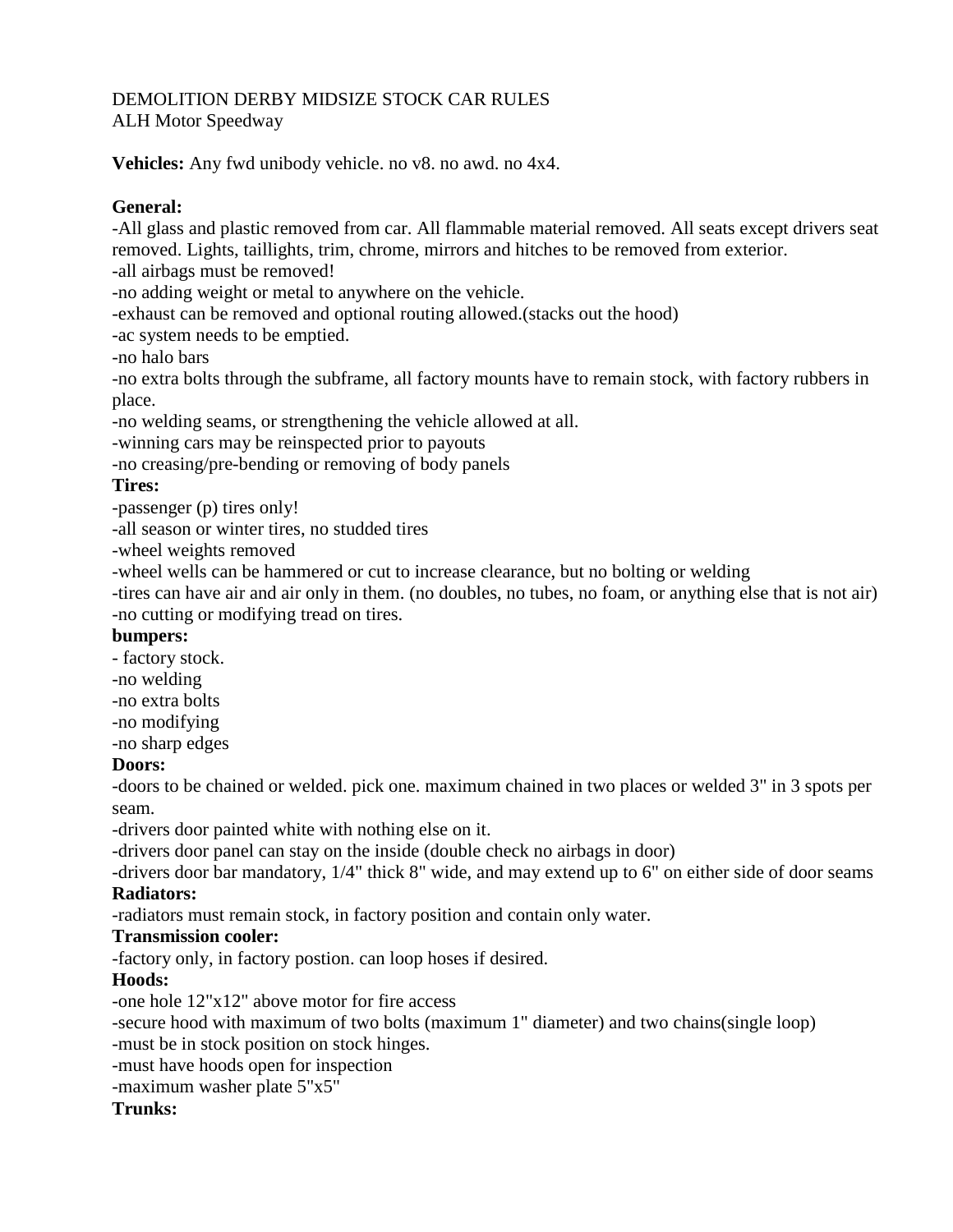-secure with two bolts and two chains same as hood, or weld 3" in 6 spots

-must have access to inspect trunk or 10"x10" hole

#### **Enigine and Transmission:**

-stock, no motor swaps allowed.

Brakes:

-all vehicles must have working brakes, will be checked going into pit Interior:

- All seats and trim must be removed from the interior of the car, except the driver's seat
- The driver's seat must be securely mounted to the floor

- All cars must run a cross bar behind the driver's seat from one side of the car to the other using a maximum 4 inch tubing/pipe and fastened to plates on either side maximum 6" x 6"

# - no dash bar allowed

**Windshields:** 

-optional

- The windshield may be removed and in front of the driver's seat area must securely fasten metal mesh or 3 bars for the driver's protection

- or two chains going from roof to dash, to prevent hood or tires from entering drivers area **Batteries:** 

- one battery only. maximum 1000cca

- Batteries must be in a wooden or double strapped box on passenger seat/floor area securely mounted to the floor and covered with a splash guard

#### **Gas Tanks:**

- Original gas tanks may be used in factory position provided they are in front of the rear axle. otherwise has to be removed

- Use a metal boat tank (no jerry cans) securely mounted in the rear seat area and may be attached to rear cross bar

- Use only gas lines made for gasoline

- Protect rubber fuel lines with a piece of heater hose when it passes through the floor or fire wall

- Electrical fuel pumps must have an on/off switch clearly marked within driver's reach or be tied into the ignition.

#### **Suspension:**

- Suspensions parts cannot be modified, including tie rod ends and ball joints
- Shock overload must be cut
- No adding reinforcements
- Rear end coil springs can be chained to the differential, not to body in anyway
- No hose clamps or muffler clamps allowed on leaf springs
- No truck leaf springs allowed
- No coil leaf conversions permitted
- No bolting to the frame
- Suspension must have "bounce"

Welding:

- There is NO welding permitted on the car except where clearly said by these rules.

#### **Painting:**

- Driver's door must be painted white
- Driver's number must be clearly painted on each side at least 12 inches in height
- Driver's ID number on the sides must be in good taste and family show friendly
- No white cars allowed
- No foul language or offensive words will be allowed on the cars